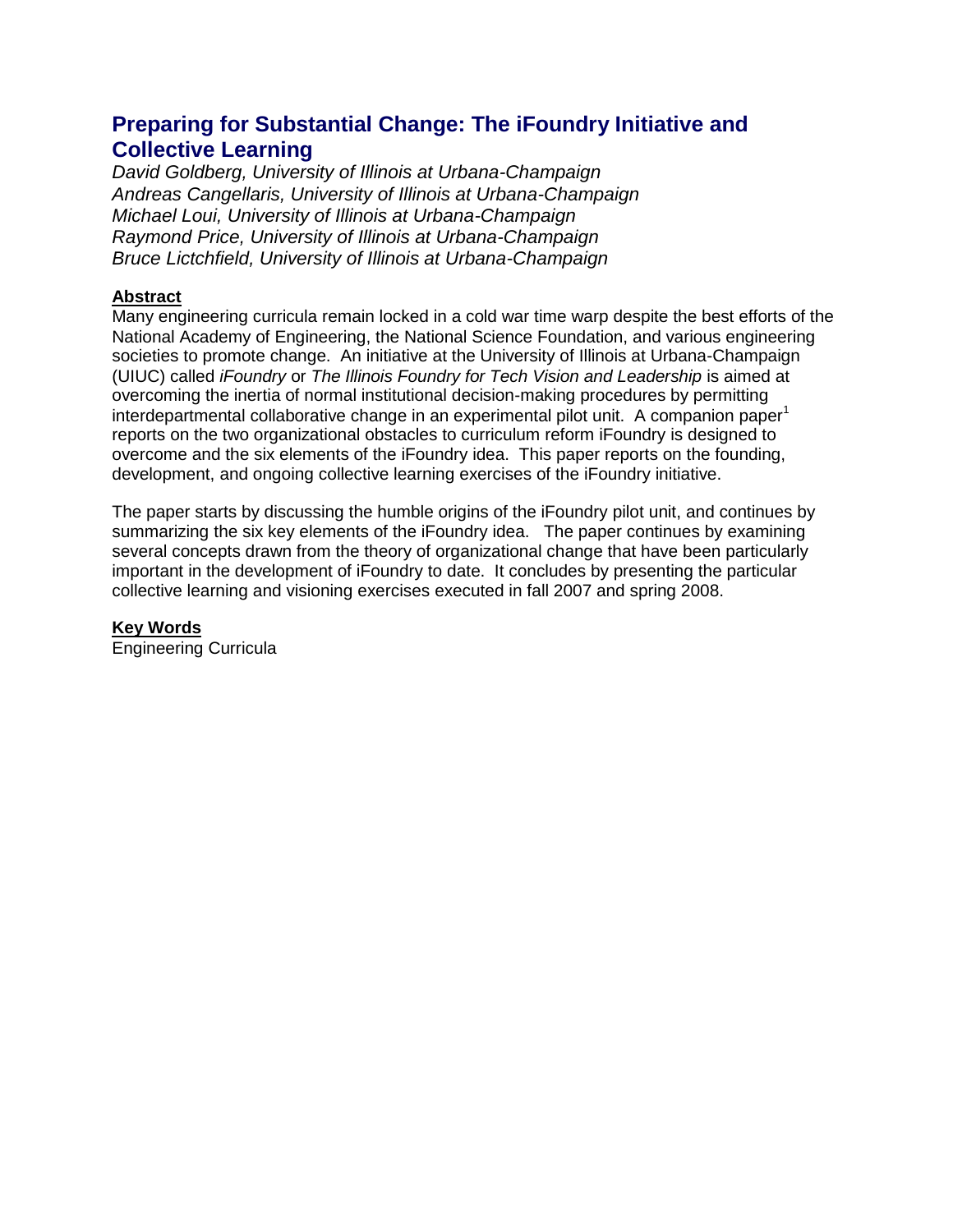# **Preparing for Substantial Change: The iFoundry Initiative and Collective Learning**

David E. Goldberg, PhD University of Illinois at Urbana-Champaign

Andreas C. Cangellaris, PhD University of Illinois at Urbana-Champaign

Michael C. Loui, PhD University of Illinois at Urbana-Champaign

Raymond L. Price, PhD University of Illinois at Urbana-Champaign

Bruce J. Litchfield, PhD University of Illinois at Urbana-Champaign

#### **Introduction**

Many engineering curricula remain locked in a cold war time warp despite the best efforts of the National Academy of Engineering, the National Science Foundation, and various engineering societies to promote change. An initiative at the University of Illinois at Urbana-Champaign (UIUC) called *iFoundry* or *The Illinois Foundry for Tech Vision and Leadership* is aimed at overcoming the inertia of normal institutional decision-making procedures by permitting interdepartmental collaborative change in an  $experimental$  pilot unit. A companion paper $1$  reports on the two organizational obstacles to curriculum reform iFoundry is designed to overcome and the six elements of the iFoundry idea. This paper reports on the founding, development, and ongoing collective learning exercises of the iFoundry initiative.

The paper starts by discussing the humble origins of the iFoundry pilot unit, and continues by summarizing the six key elements of the iFoundry idea. The paper continues by examining several concepts drawn from the theory of organizational change that have been particularly important in the development of iFoundry to date. It concludes by presenting the particular collective learning and visioning exercises executed in fall 2007 and spring 2008.

# **A Blog Post, ETSI, and the Improbable Beginnings of iFoundry**

Many curriculum reform efforts start as top-down efforts to impose change on a resistant faculty, but as befits the beginnings of the  $21<sup>st</sup>$  century, iFoundry grew out of a blog post in May 2006. That post decried the lack of a separate philosophy of engineering as compared to the philosophy of science or the philosophy of technology. A discussion of that blog post and web reaction to it led to the formation of a grassroots network of engineering, liberal arts, and fine arts faculty members, interested in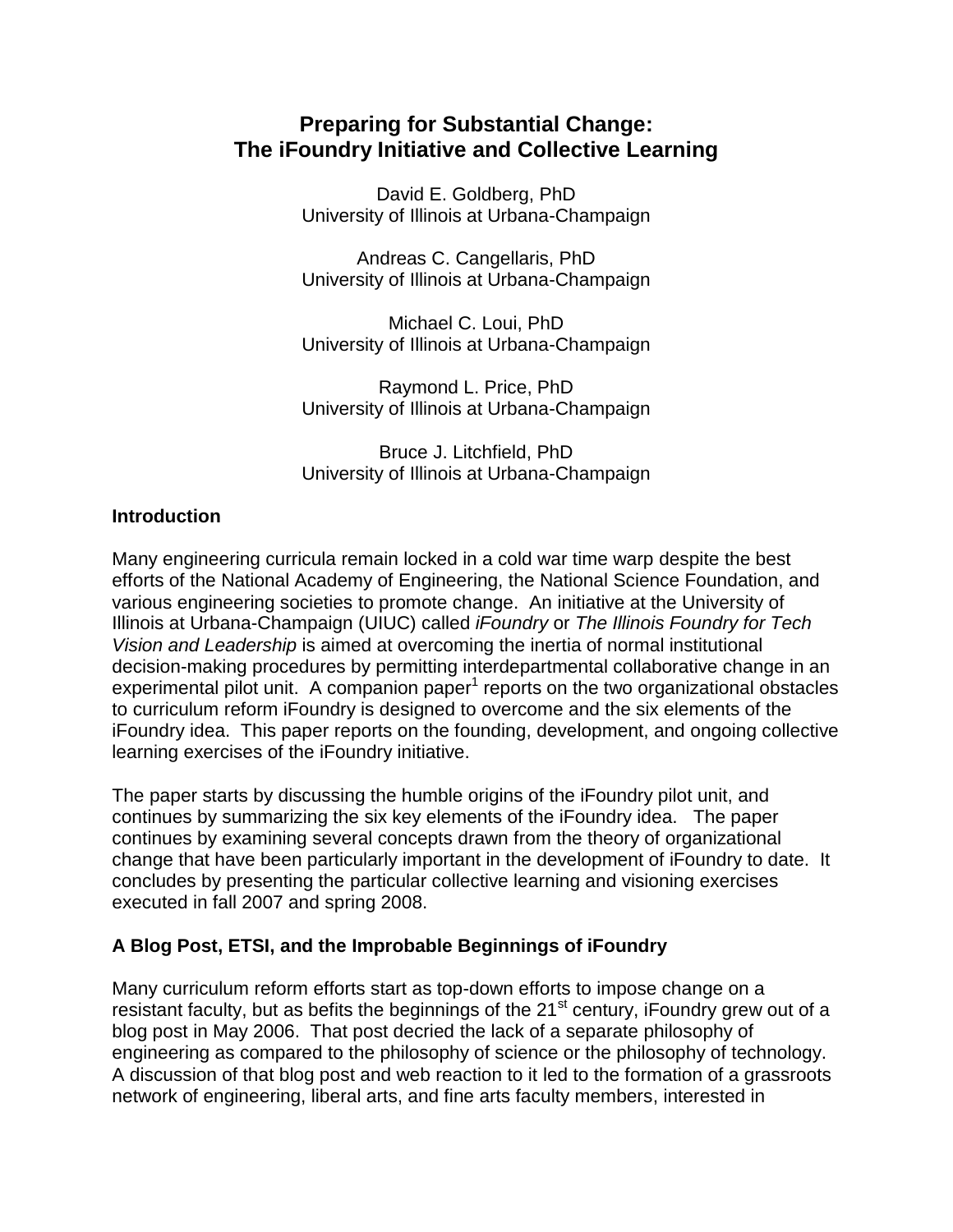understanding engineering, engineers, and technology from the perspectives of the liberal and fine arts. That network was called *Engineering and Technology Studies at Illinois* (ETSI) and funding for its activities was solicited from engineering and other departments across campus in fall 2006. A lecture series called *Engineering, Technology, and Culture* (ETC) was initiated in spring 2007 (video, powerpoint slides, and the current ETC schedule are available on the ETSI web site at [http://www](http://www-illigal.uiuc.edu/ETSI)[illigal.uiuc.edu/ETSI\)](http://www-illigal.uiuc.edu/ETSI). Seven lectures were held that spring, along with a number of network building lunches and meetings. Attendance at the lectures was substantial and involved students and faculty from across campus. This together with the positive reactions of ETSI member faculty encouraged the activities to continue.

### **Fall 2007, the Engineer of the Future, and the Founding of iFoundry**

The success of ETSI in the spring led to planning efforts for Fall 2007. A full schedule of ETC lectures was set up for the fall, but one different idea that stuck was the thought of having a workshop on engineering curriculum reform. Late that summer, Bill Wulf, outgoing president of the National Academy of Engineering, agreed to headline a *Workshop on the Engineer of the Future,* and Sherra Kerns, Vice President for Innovation at Olin College, also agreed to speak. On 5 September 2007, the workshop was held (video, remarks, and powerpoint slides at

[http://www.illigal.uiuc.edu/web/etsi/engineer-of-the-future/\)](http://www.illigal.uiuc.edu/web/etsi/engineer-of-the-future/) with wide attendance.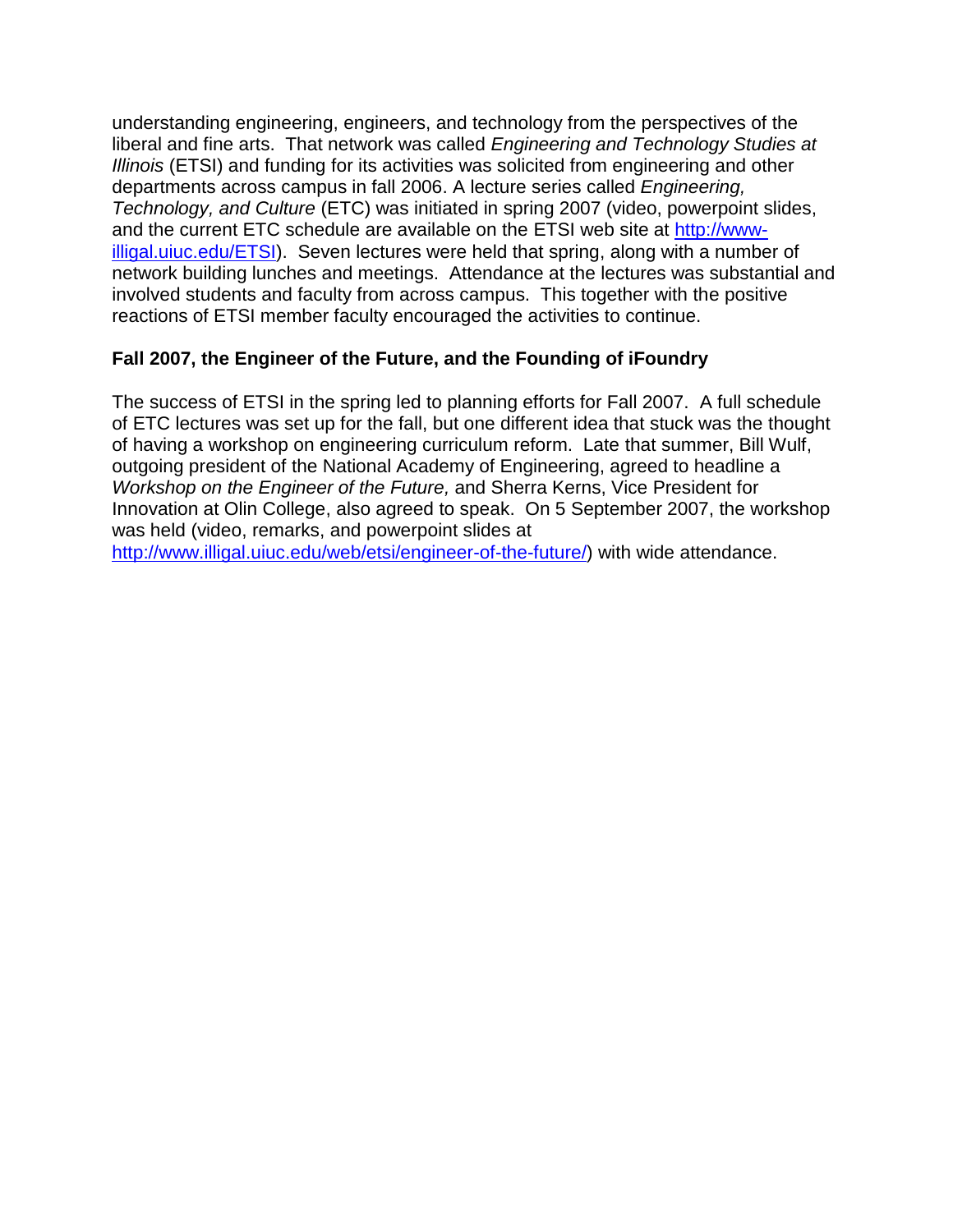Also during the summer, initial discussions were held about the idea of pursuing some curriculum reform efforts at Illinois. The original idea was to have a normal committee write yet another report, but widespread revulsion to this suggestion led to the idea of having a collaborative interdepartmental pilot unit, and a draft of the iFoundry whitepaper<sup>2</sup> was written. Chief advisors from five of the largest departments were approached about the idea, and initial meetings were held.

### **Two Obstacles to Reform and Six Elements of iFoundry**

A companion paper describes the core ideas and or elements of iFoundry in more detail<sup>1</sup> and the original whitepaper is also available;<sup>2</sup> here, we summarize two key obstacles to effective curriculum reform and the six elements of the iFoundry pilot that help overcome these obstacles.

In particular, the formation of iFoundry was stimulated by two systemic sources of *organizational resistance* to curriculum reform efforts. In particular, the democratic processes of voting curriculum changes up or down leads to an academic NIMBY (not in my backyard) problem in which individual faculty members support curriculum reform in courses and areas of the curriculum as long as the changes are not related to courses they teach or to areas they hold dear. Additionally, curriculum proposals often come to the table without substantial supporting data, because of the catch-22 that curriculum changes cannot be tested until they are part of the curriculum.

iFoundry overcomes these two obstacles through the adoption of six key elements:

**Create collaborative interdepartmental pilot unit.** The notion of a pilot unit is a commonplace in industry, but it is not so frequently observed in academic life. iFoundry is based on the notion of establishing a grassroots, interdepartmental unit to collaboratively propose, implement, and assess pilot changes to the curriculum.

**Solicit volunteer faculty and student participants.** It is best to staff a pilot curriculum reform program with faculty who are truly interested in undergraduate education and students who are amenable to change. iFoundry began life with volunteer faculty and chief advisors from five departments, and volunteer student leaders joined the discussion in September 2007.

**Use signatory authority to permit curriculum variances on an experimental basis.** The idea here is to have students in the program obtain degrees back in their home departments using the Dean's signatory authority to override current standing curriculum requirements. This stretches signatory authority beyond typical usage, but the flexibility it affords is essential to the spirit of a curriculum pilot unit.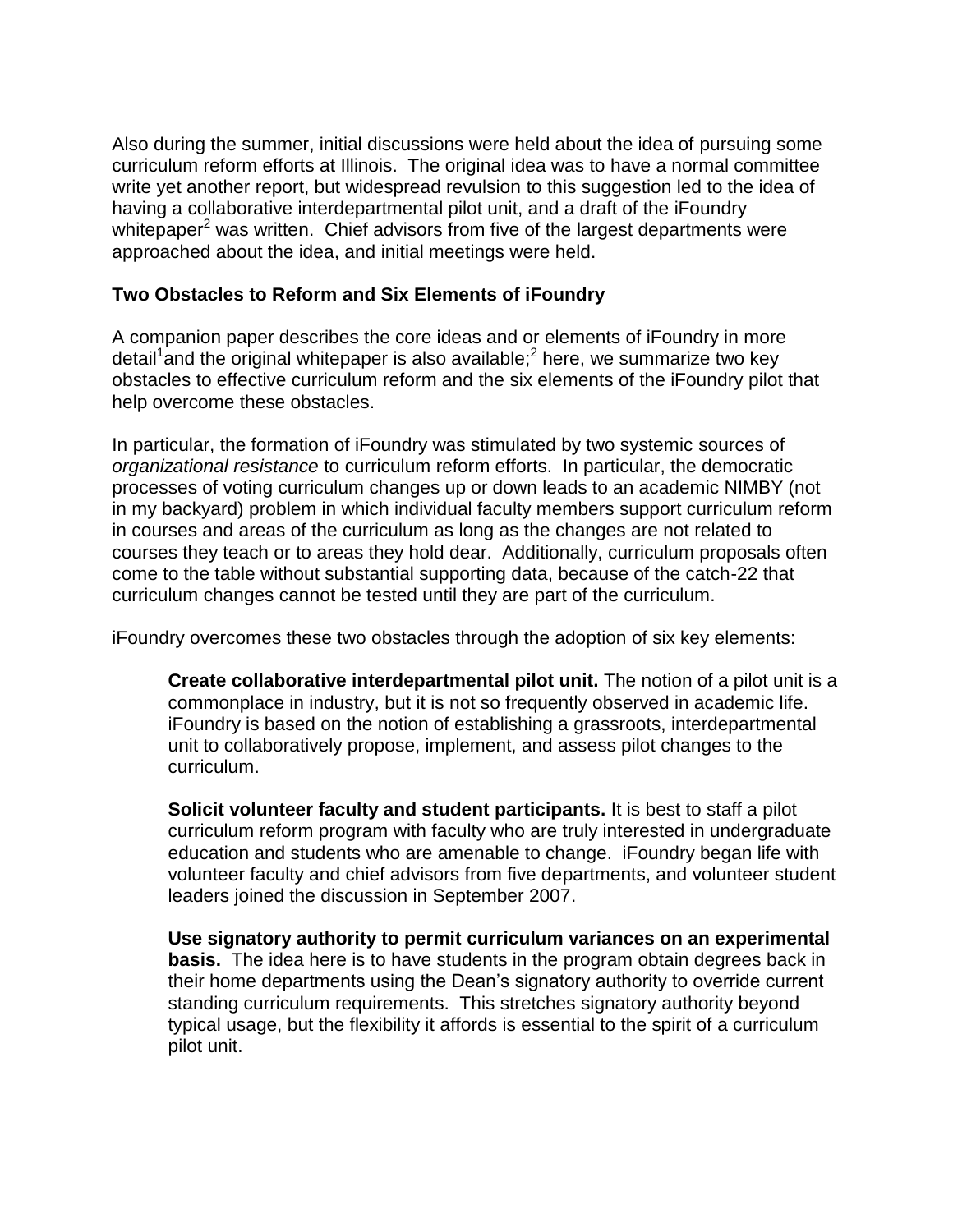**Respect faculty governance.** iFoundry permits curriculum experimentation to permit trials to take place and to promote the collection of data, but it does not change the usual process for curriculum approval. Faculty votes through normal channels are still required to make piloted curriculum changes permanent; however, it is believed that the dynamics of that approval process will be favorably altered by iFoundry trials.

**Achieve scalable reforms.** Many pilot programs and small-scale curricula achieve successful results with small class sizes and a good deal of attention and resources thrown at the problem, but trying to educate large numbers of engineers under nominal budget and resource constraints is a difficult challenge. A key focus of iFoundry is the development of *scalable* techniques that do not assume ongoing faculty heroics or the existence of an undergraduate program sugar daddy.

**Open-source curriculum development.** Another key idea of iFoundry is to have the process be as open and transparent as possible. From the start, iFoundry has been run as an open-source curriculum development process and subsequent whitepapers, plans, curricula proposals, course materials, video, audio, powerpoint, curricula, and assessment results will be placed on the web as a way of sharing our efforts across the college, across campus, and with our colleagues around the globe.

These six elements form the basis of the iFoundry idea, and the next section considers several aspects of organizational change theory that have been helpful to thinking about and interpreting the results from iFoundry.

# **Organizational Change, Realignment, and Learning**

As iFoundry has moved ahead, we have come to understand that certain theories in organizational change have been helpful in understanding the ways in which our efforts have or have not been effective. This section reviews some key concepts from Watkins' recent book, The First 90 Days,<sup>3</sup> and how they have been helpful to understanding the process of developing iFoundry and effecting successful curriculum change.

In his book Watkins discusses how a new manager should approach the initial stages of a new assignment. In it he distinguishes between four types of assignment:

- 1. Startup
- 2. Turnaround
- 3. Realignment
- 4. Sustaining success

In a startup, there is no existing structure, and the manager is faced with the problem of getting something going from the ground up. In a turnaround, the organization is in difficulty, and everyone knows it, so the manager has a fairly free hand to move quickly. In a realignment situation, the organization is not performing well, but awareness of this fact is not widely shared. In a situation calling for sustaining success, the organization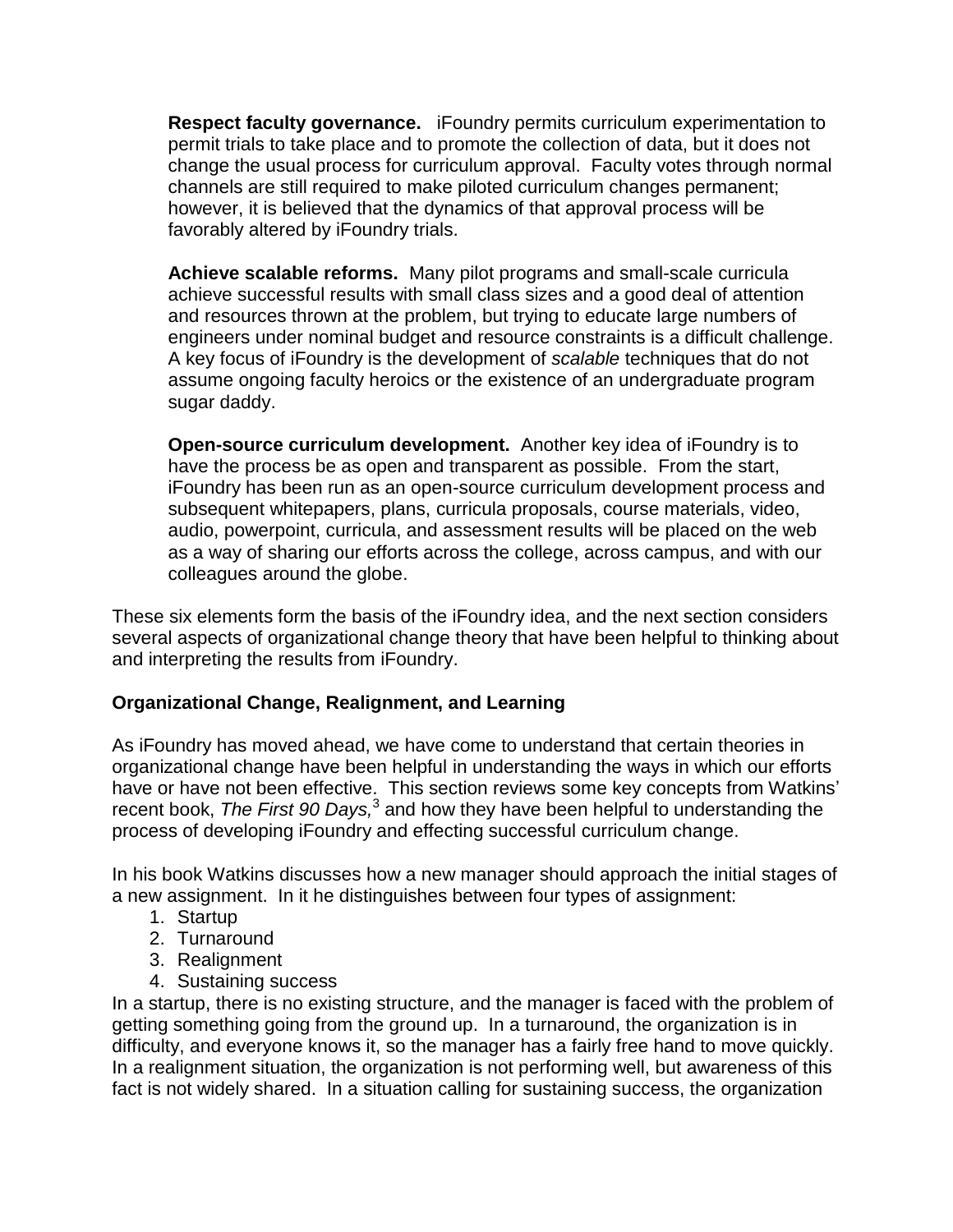is performing well and the manager must guard against complacency and rising competitive threats.

In thinking about curriculum change at our institution, we came to realize that our situation was primarily one of *realignment*. Illinois did not participate in any of the NSF coalitions and major curriculum change has not been a focus for many years. Against this backdrop, however, the institution is still highly ranked and regarded, so the setting is one of classic realignment.

In realignment situations, Watkins argues against moving too quickly; the organization is not ready for rapid change, because it is not even aware that change is needed; so, instead he suggests that more *learning* than *doing* is called for initially. Watkins also argues that organizational alignment in such cases also requires significant cultural change, and he suggests five basic strategies for initiating that change:

- 1. Change performance measures and incentives.
- 2. Set up pilot projects.
- 3. Bring in new people.
- 4. Promote collective learning.
- 5. Engage in collective visioning.

The first and third of these are the prerogatives of management and are beyond the control of a grassroots activity such as iFoundry. Item 2, *set up pilot projects*, is central to the very idea of iFoundry and is not discussed here further. Items 4 and 5, *collective learning* and *collective visioning* have turned out to be critical to iFoundry's acceptance and rollout.

One of our key observations was the surprisingly transformational response we got to the *Workshop on the Engineer of the Future.* Prior to that meeting, undergraduate reform was not really in the cards. Following that meeting, which included high-level administrative meetings and gatherings as well as grass roots exposure during the workshop itself, positive movement toward curriculum renewal was evident almost immediately. In hindsight, we recognized that the *Workshop on the Engineer of the Future* was a high-profile collective learning and visioning activity. Following the workshop, a special subcommittee of the College Executive Committee was charged with making recommendations on the future of undergraduate education. Given the success of this one collective learning activity, we decided to continue and enlarge our collective learning with an explicit study activity in fall 2007.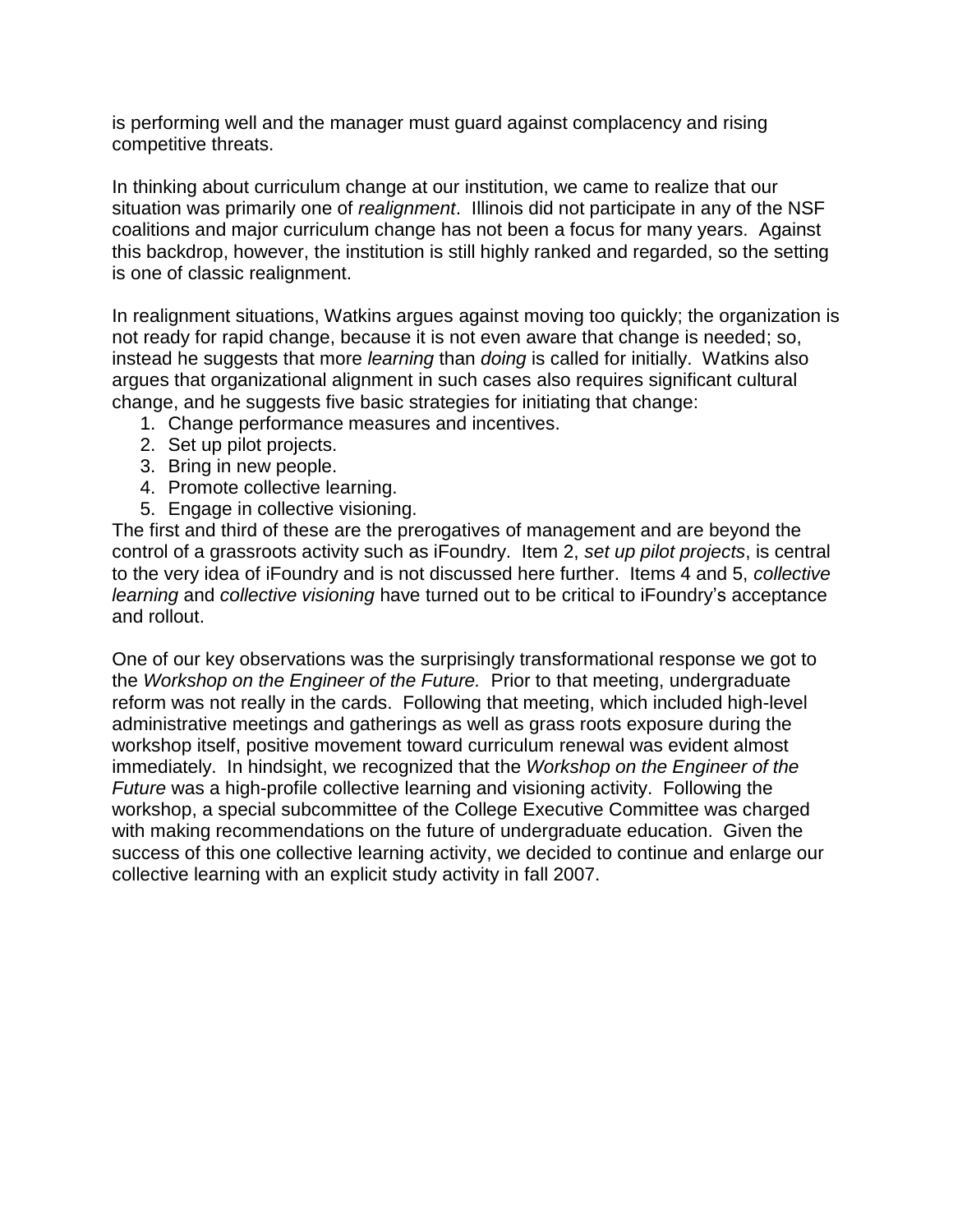### **Fall 2007 Collective Learning Experience**

Following the successful launch of the iFoundry initiative and the experience with the *Workshop on the Engineer of the Future*, we decided to gain further alignment among iFoundry members with an explicit collective learning exercise. Over a period of six weeks, iFoundry faculty were joined by a number of student leaders and volunteers to discuss a variety of source materials as well as the state of undergraduate education at Illinois. Although there was considerable champing at the bit, efforts were made not to be prescriptive, but instead to study key reports and exemplary practices at Illinois and elsewhere. Between 15 October and 3 December, hour-long sessions were held with the following themes week by week:

- 1. iFoundry collective learning introduction
- 2. National Academy of Engineering reports review<sup>4,5,6</sup>
- 3. A creative era $^{7,8,9'}$
- 4. Why they leave & the NSF coalitions<sup>10,11,12</sup>
- 5. The Illinois context
- 6. Next steps

The citations on each numbered item are the readings for that week's session. For each meeting, iFoundry members prepared a short presentation about one of the readings, and a discussion of the reading and its importance to iFoundry ensued. Copies of many of the powerpoint synopses are available on the website together with supplementary materials that some of the contributors supplied (see [http://www.illigal.uiuc.edu/web/ifoundry/collective-learning/\)](http://www.illigal.uiuc.edu/web/ifoundry/collective-learning/).

# **Spring 2008 Collective Visioning in the Classroom**

Engineers have such strong reflexes as problem solvers that it is sometimes difficult to get them to really take a long, hard look at a complex problem. Efforts were made in fall 2007 to keep the focus on studying the problem, not solving it, but there were more than a few sessions where participants became frustrated and wanted to "do something."

We are now in the process of following the fall activity with a for-credit class called *Designing the Engineering Curriculum of the Future.* The course will be offered under a college-wide rubric (ENG) as ENG 491-CUR and because it is offered at the 400-level, it is open to undergraduate and graduate students alike. In the course, teams of faculty and students will make benchmarking visits to exemplary programs, study particular facets of the undergraduate curriculum, read relevant background texts, and make recommendations for curriculum changes and enhancements.

Additionally, the spring semester will be used to build support and awareness of iFoundry efforts among stakeholders, students, faculty, and other supporters in the run up to the grand opening of iFoundry in September 2008, if all goes well.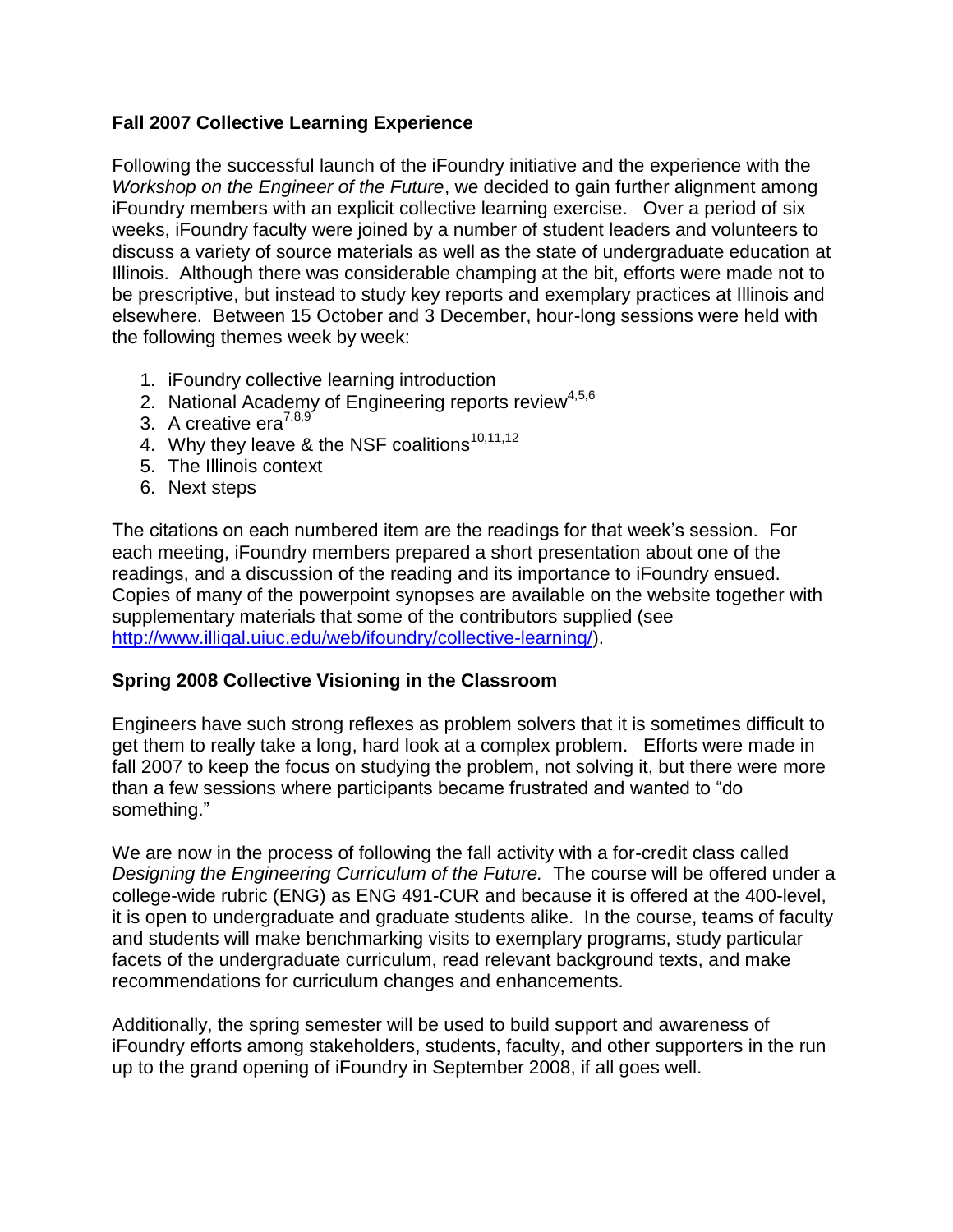#### **Conclusions and an Invitation**

This paper has briefly surveyed the history of and motivation for iFoundry, a collaborative interdepartmental pilot unit for engineering curriculum reform. iFoundry overcomes key organizational obstacles to effective curriculum reform by creating a pilot means of testing proposed curriculum changes. The paper has emphasized the improbable sequence of events that led to iFoundry and some aspects of organizational change theory that relate to the success of these efforts.

At the time of this writing, the official status of iFoundry is not known, but regardless whether the ideas are accepted officially, the ideas and principles articulated herein should be useful to others interested in making organizational modifications that enhance the probability of effective curriculum change. Just as iFoundry promises a grassroots open-source approach to sharing of curriculum plans and materials across departments and across campus, we also envision a grassroots coalition of iFoundrylike enterprises at other institutions, call it the *xFoundry Coalition* (where "x" is a variable that can be bound to any institution's initial, acronym, nickname, or identifier), in which likeminded individuals around the country or around the globe can share their experiences of (1) positive organizational modification and (2) curriculum advance.

#### **References**

- 1. Foundry (2008). *iFoundry: Engineering curriculum reform without tears* (iFoundry Technical Report)*.*  iFoundry, University of Illinois at Urbana-Champaign, Urbana, IL.
- 2. iFoundry (2007). *Whitepaper for an Illinois foundry for tech vision and leadership* [\(Technical Report\)](http://www.illigal.uiuc.edu/web/ifoundry/files/2007/08/ifoundry_concept.pdf). iFoundry, University of Illinois at Urbana-Champaign, Urbana, IL.
- 3. Watkins, M. (2003). *The first 90 days.* Cambridge, MA: Harvard Business School Press.
- 4. National Academy of Engineering (2004). *The engineer of 2020: Visions of engineering in the new century.*  Washington, DC: National Academies Press.
- 5. National Academy of Engineering (2005). *Educating the engineer of 2020: Adapting engineering education to the new century.* Washington, DC: National Academies Press.
- 6. Committee on Prospering in the Global Economy of the 21st Century: An Agenda for American Science and Technology, National Academy of Sciences, National Academy of Engineering, Institute of Medicine (2007). *Rising Above the Gathering Storm: Energizing and Employing America for a Brighter Economic Future*. Washington, DC: National Academies Press.
- 7. Friedman, T. (2005). *The world is flat: A brief history of the 21st century*. New York: Farrar, Straus and Giroux.
- 8. Pink, D. (2005). *A whole new mind: Moving from the information age to the conceptual age.* New York: Riverhead Books.
- 9. Florida, R. (2002). *The rise of the creative class.* New York: Basic Books.
- 10. Margolis, J., & Fisher, A. (2002) *Unlocking the clubhouse: Women in computing*. Cambridge, Mass.: MIT Press.
- 11. Seymour, E., & Hewitt, N. M. (1997). *Talking about leaving: Why undergraduates leave the sciences*. Boulder, CO: Westview Press.
- 12. Spalter-Roth, R., N. Fortenberry, & Lovitts, B**.** (2007.) *[The acceptance and diffusion of innovation: A](http://www.nae.edu/nae/caseecomnew.nsf/weblinks/NFOY-6XETVC/$file/ASA%20REPORT%20-%20engineers%201-07%20revised%203-02-07.pdf)  [cross-disciplinary approach to instructional and curricular change in engineering](http://www.nae.edu/nae/caseecomnew.nsf/weblinks/NFOY-6XETVC/$file/ASA%20REPORT%20-%20engineers%201-07%20revised%203-02-07.pdf)*. Washington, DC: American Sociological Association.

David E. Goldberg, PhD, is the Jerry S. Dobrovolny Distinguished Professor in Entrepreneurial Engineering in the Department of Industrial and Enterprise Systems Engineering at the University of Illinois at Urbana-Champaign. Email: [deg@uiuc.edu](mailto:deg@uiuc.edu)